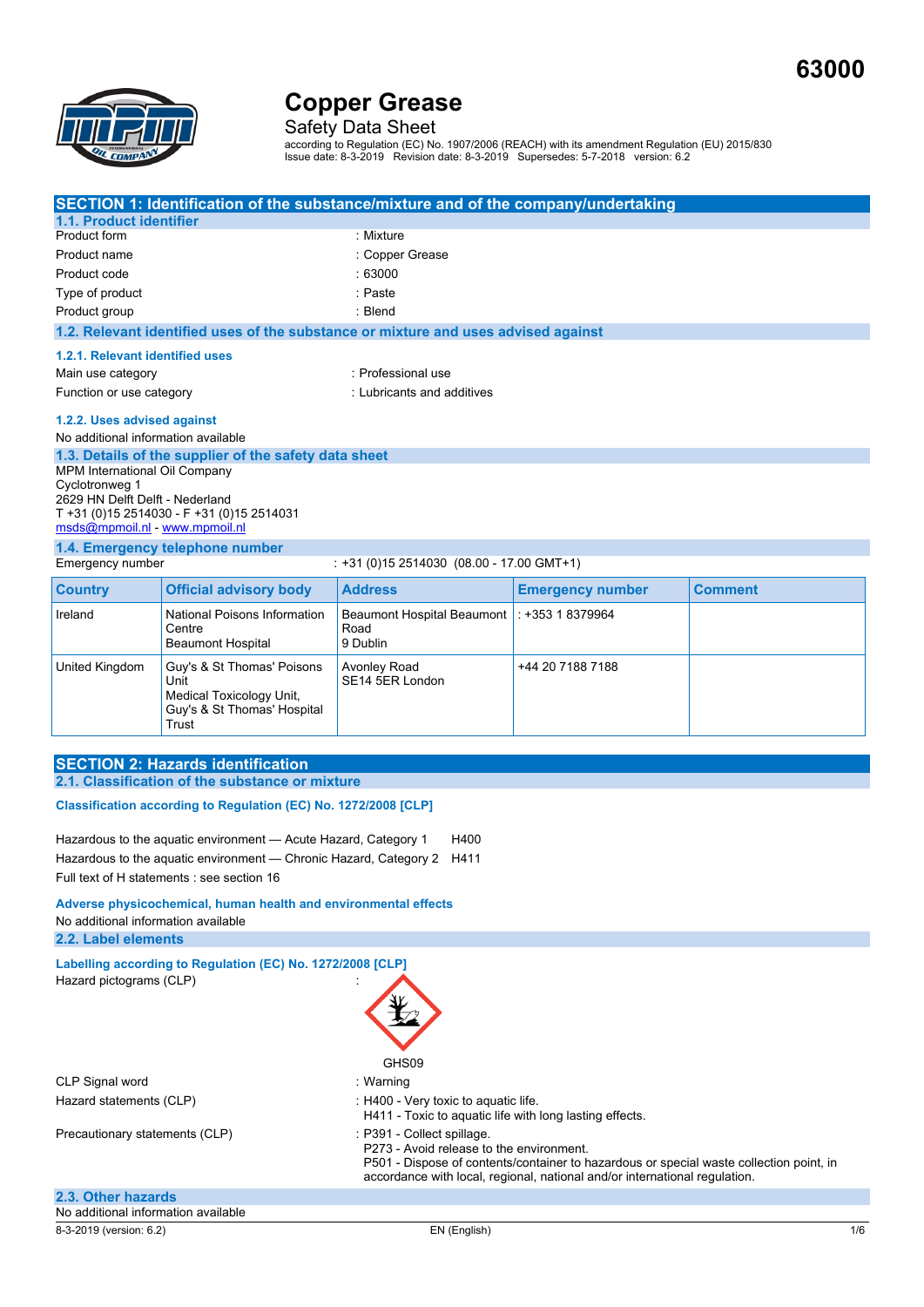### Safety Data Sheet

according to Regulation (EC) No. 1907/2006 (REACH) with its amendment Regulation (EU) 2015/830

| <b>SECTION 3: Composition/information on ingredients</b> |                           |               |                                                                                                                                        |
|----------------------------------------------------------|---------------------------|---------------|----------------------------------------------------------------------------------------------------------------------------------------|
| 3.1. Substances                                          |                           |               |                                                                                                                                        |
| Not applicable                                           |                           |               |                                                                                                                                        |
| 3.2. Mixtures                                            |                           |               |                                                                                                                                        |
| <b>Name</b>                                              | <b>Product identifier</b> | $\frac{9}{6}$ | <b>Classification according to</b><br><b>Regulation (EC) No.</b><br>1272/2008 [CLP]                                                    |
| copper flakes (coated with aliphatic acid)               |                           | $5 - 10$      | Acute Tox. 4 (Oral), H302<br>Acute Tox. 3 (Inhalation), H331<br>Eye Irrit. 2, H319<br>Aquatic Acute 1, H400<br>Aquatic Chronic 1, H410 |
| Full text of H-statements: see section 16                |                           |               |                                                                                                                                        |

| <b>SECTION 4: First aid measures</b>                                            |                                                                                                                      |
|---------------------------------------------------------------------------------|----------------------------------------------------------------------------------------------------------------------|
| 4.1. Description of first aid measures                                          |                                                                                                                      |
| General                                                                         | : In all cases of doubt, or when symptoms persist, seek medical attention.                                           |
| After inhalation                                                                | : Allow affected person to breathe fresh air.                                                                        |
| After skin contact                                                              | : Remove affected clothing and wash all exposed skin area with mild soap and water,<br>followed by warm water rinse. |
| After eye contact                                                               | : Rinse cautiously with water for several minutes.                                                                   |
| After ingestion                                                                 | : No special measures are necessary. Rinse mouth. Make him/her drink plenty of water.                                |
| 4.2. Most important symptoms and effects, both acute and delayed                |                                                                                                                      |
| No additional information available                                             |                                                                                                                      |
| 4.3. Indication of any immediate medical attention and special treatment needed |                                                                                                                      |
| Treat symptomatically.                                                          |                                                                                                                      |
|                                                                                 |                                                                                                                      |
| <b>SECTION 5: Firefighting measures</b>                                         |                                                                                                                      |
| 5.1. Extinguishing media                                                        |                                                                                                                      |
| Suitable extinguishing media                                                    | : powder, alcohol-resistant foam, water spray, carbon dioxide.                                                       |
| Unsuitable extinguishing media                                                  | : High power water jet.                                                                                              |
| 5.2. Special hazards arising from the substance or mixture                      |                                                                                                                      |
| Fire hazard                                                                     | : On heating/burning: release of (highly) toxic gases/vapours e.g.: carbon monoxide - carbon<br>dioxide.             |
| 5.3. Advice for firefighters                                                    |                                                                                                                      |
| Precautionary measures fire                                                     | : Do not enter fire area without proper protective equipment, including respiratory protection.                      |
| Protection during firefighting                                                  | : Self-contained breathing apparatus with an air line.                                                               |
| Other information                                                               | : Use a water spray to cool exposed surfaces and to protect fire-fighters.                                           |
|                                                                                 |                                                                                                                      |

| <b>SECTION 6: Accidental release measures</b>                                                  |                                                                                                                                                                    |
|------------------------------------------------------------------------------------------------|--------------------------------------------------------------------------------------------------------------------------------------------------------------------|
| 6.1. Personal precautions, protective equipment and emergency procedures                       |                                                                                                                                                                    |
| General measures                                                                               | : May be dangerously slippery if spilled.                                                                                                                          |
| 6.1.1. For non-emergency personnel                                                             |                                                                                                                                                                    |
| No additional information available                                                            |                                                                                                                                                                    |
|                                                                                                |                                                                                                                                                                    |
| 6.1.2. For emergency responders                                                                |                                                                                                                                                                    |
| No additional information available                                                            |                                                                                                                                                                    |
| <b>6.2. Environmental precautions</b>                                                          |                                                                                                                                                                    |
| Avoid release to the environment. Notify authorities if liquid enters sewers or public waters. |                                                                                                                                                                    |
| 6.3. Methods and material for containment and cleaning up                                      |                                                                                                                                                                    |
| Methods for cleaning up                                                                        | : Large spills: scoop solid spill into closing containers. Clean up with absorbent material (for<br>example sand, sawdust, neutral absorbent granule, silica gel). |
| Other information                                                                              | : Can be slippery on hard, smooth walking area.                                                                                                                    |
| 6.4. Reference to other sections                                                               |                                                                                                                                                                    |
|                                                                                                | Information on personal protective equipment - see Chapter 8. Information on safe handling - see Section 7.                                                        |
|                                                                                                |                                                                                                                                                                    |
| <b>SECTION 7: Handling and storage</b>                                                         |                                                                                                                                                                    |
| 7.1. Precautions for safe handling                                                             |                                                                                                                                                                    |
| Precautions for safe handling                                                                  | : Never use pressure to empty container.                                                                                                                           |
| Hygiene measures                                                                               | : Do not eat, drink or smoke when using this product. Always wash hands after handling the                                                                         |

product.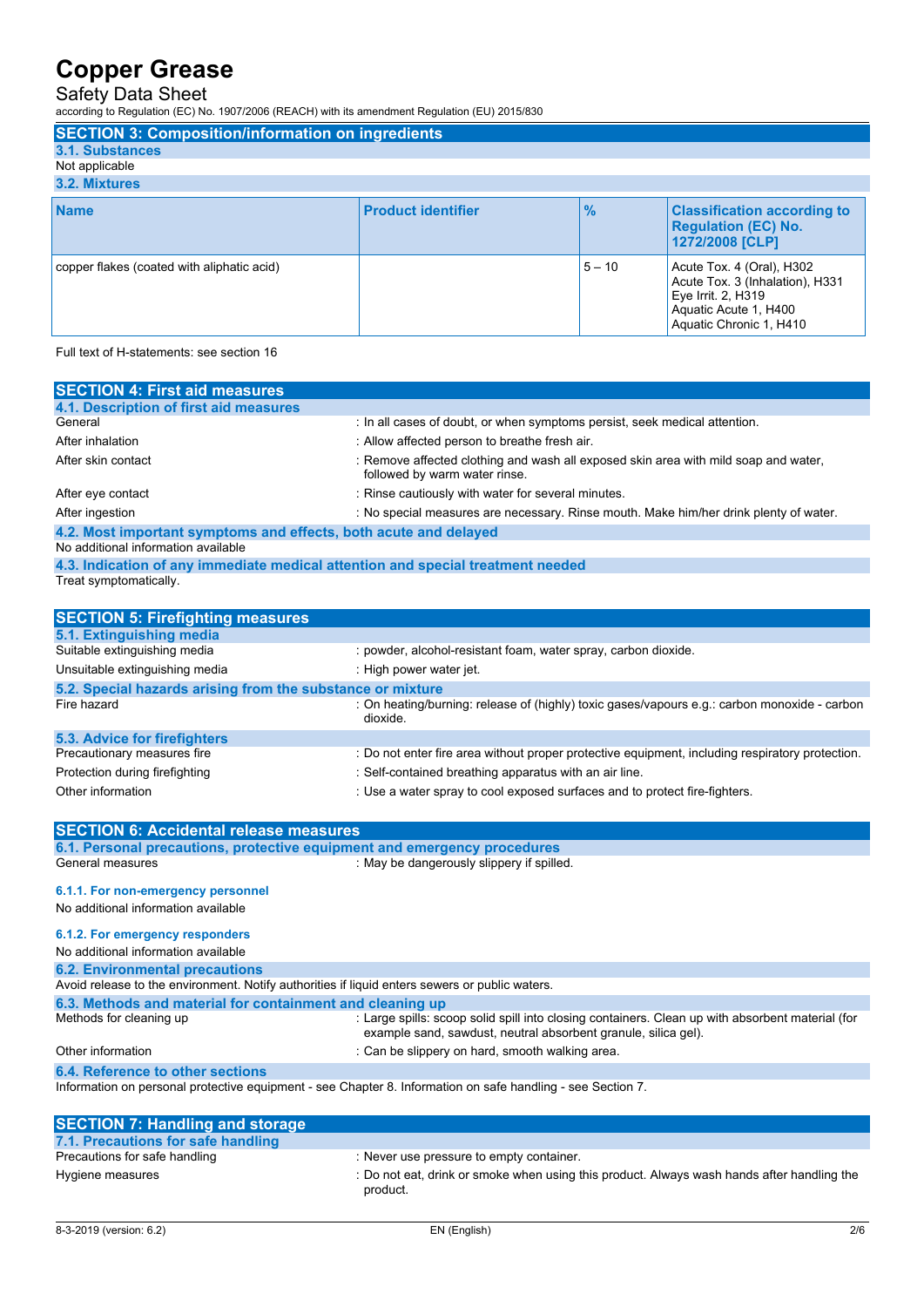## Safety Data Sheet

according to Regulation (EC) No. 1907/2006 (REACH) with its amendment Regulation (EU) 2015/830

| 7.2. Conditions for safe storage, including any incompatibilities                         |                                                                                                                                                  |  |
|-------------------------------------------------------------------------------------------|--------------------------------------------------------------------------------------------------------------------------------------------------|--|
| <b>Technical measures</b>                                                                 | : Keep in a cool, well-ventilated place away from heat.                                                                                          |  |
| Storage conditions                                                                        | : Keep container tightly closed. Store in a dry place. Keep cool.                                                                                |  |
| Incompatible products                                                                     | : Oxidizing agent. Strong bases. Strong acids.                                                                                                   |  |
| 7.3. Specific end use(s)                                                                  |                                                                                                                                                  |  |
| None.                                                                                     |                                                                                                                                                  |  |
|                                                                                           |                                                                                                                                                  |  |
| <b>SECTION 8: Exposure controls/personal protection</b><br><b>8.1. Control parameters</b> |                                                                                                                                                  |  |
| <b>Copper Grease</b>                                                                      |                                                                                                                                                  |  |
| <b>DNEL/DMEL (Workers)</b>                                                                |                                                                                                                                                  |  |
| Acute - systemic effects, dermal                                                          | So far, no national limits set                                                                                                                   |  |
| <b>Additional information</b>                                                             | : To date, no national limit values exist.                                                                                                       |  |
| 8.2. Exposure controls                                                                    |                                                                                                                                                  |  |
| <b>Technical measures:</b>                                                                |                                                                                                                                                  |  |
| Ensure good ventilation of the work station.                                              |                                                                                                                                                  |  |
| Materials for protective clothing:                                                        |                                                                                                                                                  |  |
| manufacturer                                                                              | Choosing the proper glove is a decision that depends not only on the type of material, but also on other quality features, which differ for each |  |
| Hand protection:                                                                          |                                                                                                                                                  |  |
| Wear suitable gloves resistant to chemical penetration                                    |                                                                                                                                                  |  |
| Eye protection:                                                                           |                                                                                                                                                  |  |
| Safety glasses                                                                            |                                                                                                                                                  |  |
| Skin and body protection:                                                                 |                                                                                                                                                  |  |
| Overall.                                                                                  |                                                                                                                                                  |  |
| <b>Respiratory protection:</b>                                                            |                                                                                                                                                  |  |
| No personal breathing protective equipment is normally required                           |                                                                                                                                                  |  |
| <b>Environmental exposure controls:</b>                                                   |                                                                                                                                                  |  |

Dispose of in accordance with relevant local regulations.

| <b>SECTION 9: Physical and chemical properties</b>         |                      |  |
|------------------------------------------------------------|----------------------|--|
| 9.1. Information on basic physical and chemical properties |                      |  |
| Physical state                                             | : Liquid             |  |
| Appearance                                                 | : Paste.             |  |
| Colour                                                     | : red.               |  |
| Odour                                                      | : characteristic.    |  |
| Odour threshold                                            | : No data available  |  |
| рH                                                         | : No data available  |  |
| Relative evaporation rate (butylacetate=1)                 | : No data available  |  |
| Melting point                                              | : No data available  |  |
| Freezing point                                             | : No data available  |  |
| Boiling point                                              | : > 150 $^{\circ}$ C |  |
| Flash point                                                | : $> 100 °C$         |  |
| Auto-ignition temperature                                  | : No data available  |  |
| Decomposition temperature                                  | : No data available  |  |
| Flammability (solid, gas)                                  | : No data available  |  |
| Vapour pressure                                            | : No data available  |  |
| Relative vapour density at 20 °C                           | : No data available  |  |
| Relative density                                           | : No data available  |  |
| Density                                                    | : ca. 969 g/l        |  |
| Solubility                                                 | : Water: < 1 %       |  |
| Log Pow                                                    | : No data available  |  |
| Viscosity, kinematic                                       | : No data available  |  |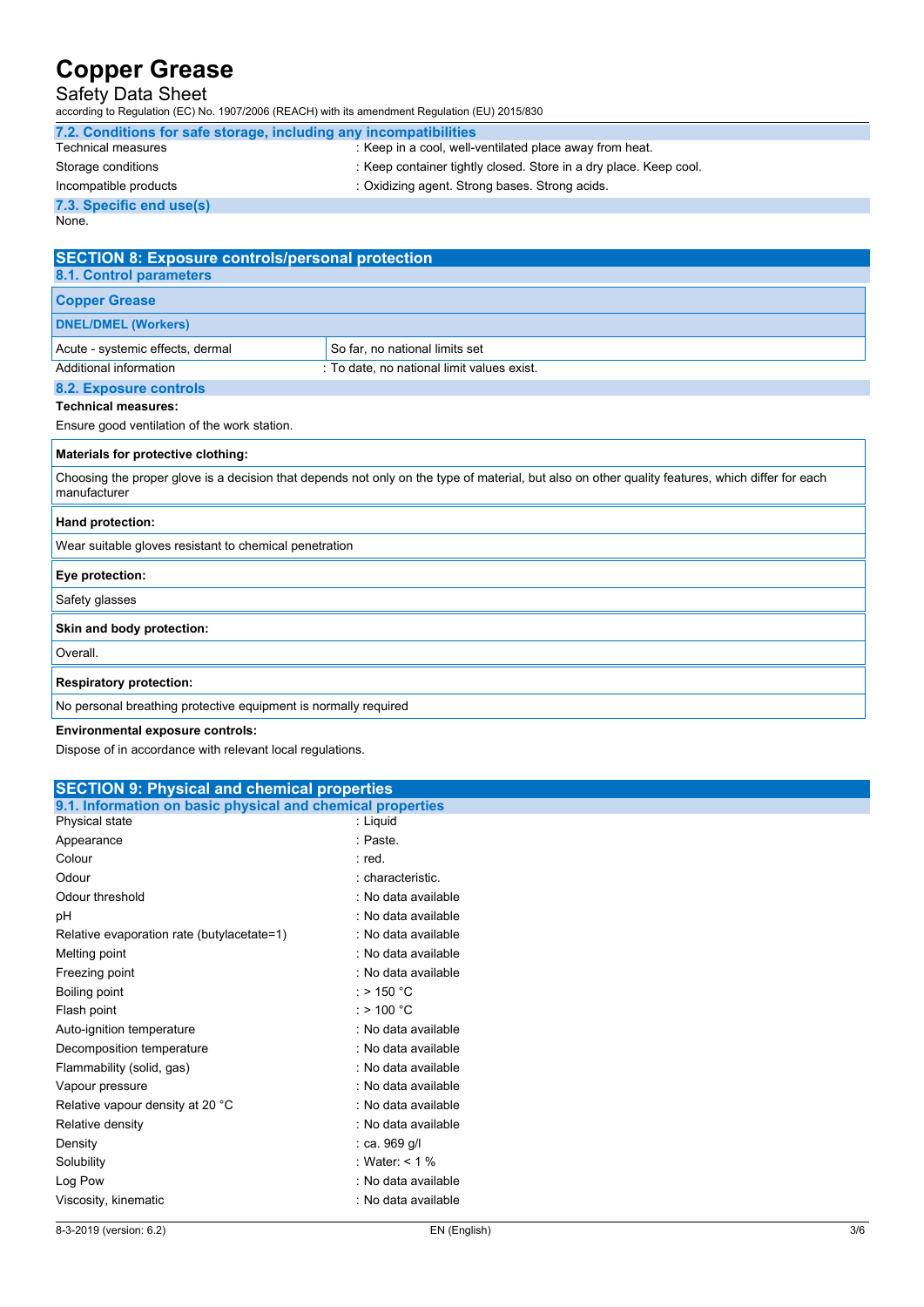## Safety Data Sheet

according to Regulation (EC) No. 1907/2006 (REACH) with its amendment Regulation (EU) 2015/830

| Viscosity, dynamic          | : No data available |  |
|-----------------------------|---------------------|--|
| <b>Explosive properties</b> | : No data available |  |
| Oxidising properties        | : No data available |  |
| Explosive limits            | : No data available |  |
| 9.2. Other information      |                     |  |

### No additional information available

| <b>SECTION 10: Stability and reactivity</b>         |
|-----------------------------------------------------|
| <b>10.1. Reactivity</b>                             |
| No data available.                                  |
| <b>10.2. Chemical stability</b>                     |
| No information available.                           |
| 10.3. Possibility of hazardous reactions            |
| No information available.                           |
| 10.4. Conditions to avoid                           |
| No information available.                           |
| 10.5. Incompatible materials                        |
| Strong oxidizing agent. Strong bases. Strong acids. |
|                                                     |

**10.6. Hazardous decomposition products**

On burning: release of harmful/irritant gases/vapours e.g.: carbon monoxide - carbon dioxide.

| <b>SECTION 11: Toxicological information</b> |                                                                                     |
|----------------------------------------------|-------------------------------------------------------------------------------------|
| 11.1. Information on toxicological effects   |                                                                                     |
| Acute toxicity (oral)                        | : Not classified (Based on available data, the classification criteria are not met) |
| Acute toxicity (dermal)                      | : Not classified (Based on available data, the classification criteria are not met) |
| Acute toxicity (inhalation)                  | : Not classified (Based on available data, the classification criteria are not met) |
| Skin corrosion/irritation                    | : Not classified                                                                    |
| Serious eye damage/irritation                | : Not classified                                                                    |
| Respiratory or skin sensitisation            | : Not classified                                                                    |
| Germ cell mutagenicity                       | : Not classified                                                                    |
| Carcinogenicity                              | : Not classified                                                                    |
| Reproductive toxicity                        | : Not classified                                                                    |
| STOT-single exposure                         | : Not classified                                                                    |
| STOT-repeated exposure                       | : Not classified                                                                    |
| Additional information                       | : May cause damage to organs through prolonged or repeated exposure.                |
| Aspiration hazard                            | : Not classified                                                                    |

| <b>SECTION 12: Ecological information</b>                    |                                                                                                        |
|--------------------------------------------------------------|--------------------------------------------------------------------------------------------------------|
| <b>12.1. Toxicity</b>                                        |                                                                                                        |
| Ecology - water                                              | : No harm to water organisms up to the tested concentration.                                           |
| Hazardous to the aquatic environment, short-term<br>(acute)  | : Very toxic to aquatic life.                                                                          |
| Hazardous to the aquatic environment, long-term<br>(chronic) | : Toxic to aquatic life with long lasting effects.                                                     |
| 12.2. Persistence and degradability                          |                                                                                                        |
| <b>Copper Grease</b>                                         |                                                                                                        |
| Persistence and degradability                                | No information available.                                                                              |
| 12.3. Bioaccumulative potential                              |                                                                                                        |
| <b>Copper Grease</b>                                         |                                                                                                        |
| Bioaccumulative potential                                    | No additional information available.                                                                   |
| 12.4. Mobility in soil                                       |                                                                                                        |
| <b>Copper Grease</b>                                         |                                                                                                        |
| Soil                                                         | No data available.                                                                                     |
| 12.5. Results of PBT and vPvB assessment                     |                                                                                                        |
| No additional information available                          |                                                                                                        |
| 12.6. Other adverse effects                                  |                                                                                                        |
| Other adverse effects                                        | : The evaluation was carried out according to the calculation method of the Preparations<br>Directive. |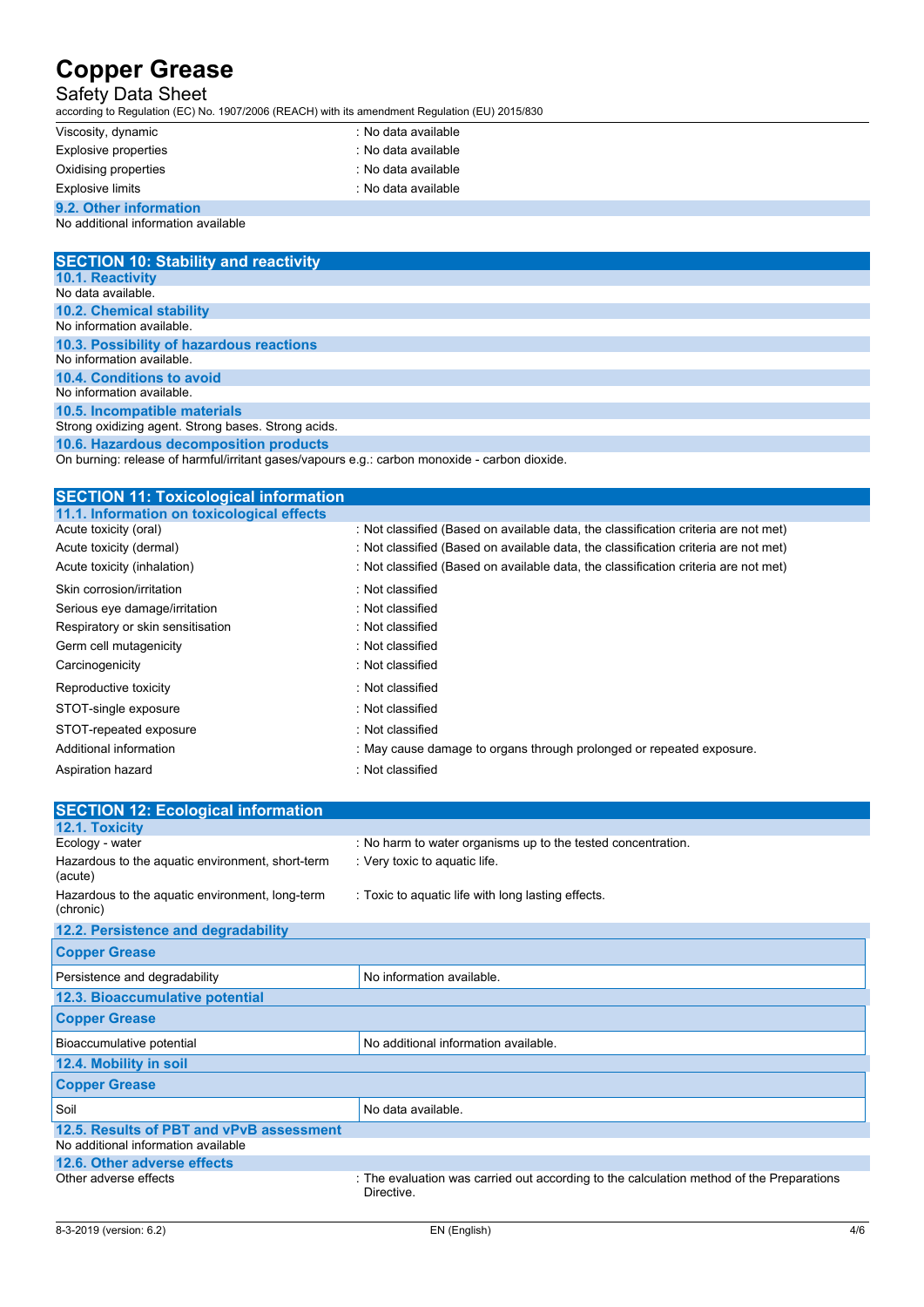## Safety Data Sheet

according to Regulation (EC) No. 1907/2006 (REACH) with its amendment Regulation (EU) 2015/830

| <b>SECTION 13: Disposal considerations</b> |                                                  |
|--------------------------------------------|--------------------------------------------------|
| 13.1. Waste treatment methods              |                                                  |
| Product/Packaging disposal recommendations | : Do not dispose of with domestic waste.         |
| Waste disposal recommendations             | : Remove to an authorized waste treatment plant. |

- 
- Waste materials : Conform to current legislation, regulations and orders. Empty the packaging completely prior to disposal.

| <b>SECTION 14: Transport information</b><br>In accordance with ADR / RID / IMDG / IATA / ADN                                           |                                                                                       |  |  |
|----------------------------------------------------------------------------------------------------------------------------------------|---------------------------------------------------------------------------------------|--|--|
| <b>ADR</b>                                                                                                                             | <b>IMDG</b>                                                                           |  |  |
| 14.1. UN number                                                                                                                        |                                                                                       |  |  |
| <b>UN 3082</b>                                                                                                                         | <b>UN 3082</b>                                                                        |  |  |
| 14.2. UN proper shipping name                                                                                                          |                                                                                       |  |  |
| <b>ENVIRONMENTALLY</b><br><b>HAZARDOUS</b><br>SUBSTANCE, LIQUID,<br>N.O.S.                                                             | ENVIRONMENTALLY HAZARDOUS SUBSTANCE, LIQUID, N.O.S.                                   |  |  |
| <b>Transport document description</b>                                                                                                  |                                                                                       |  |  |
| <b>UN 3082</b><br><b>ENVIRONMENTALLY</b><br><b>HAZARDOUS</b><br>SUBSTANCE, LIQUID,<br>N.O.S. (copper(7440-50-<br>$(8)$ , 9, III, $(E)$ | UN 3082 ENVIRONMENTALLY HAZARDOUS SUBSTANCE, LIQUID, N.O.S., 9, III, MARINE POLLUTANT |  |  |
| 14.3. Transport hazard class(es)                                                                                                       |                                                                                       |  |  |
| 9                                                                                                                                      | 9                                                                                     |  |  |
|                                                                                                                                        |                                                                                       |  |  |
| 14.4. Packing group                                                                                                                    |                                                                                       |  |  |
| Ш                                                                                                                                      | III                                                                                   |  |  |
| <b>14.5. Environmental hazards</b>                                                                                                     |                                                                                       |  |  |
| Dangerous for the<br>environment: Yes                                                                                                  | Dangerous for the environment : Yes<br>Marine pollutant: Yes                          |  |  |
| No supplementary information available                                                                                                 |                                                                                       |  |  |
| 14.6. Special precautions for user                                                                                                     |                                                                                       |  |  |
| <b>Overland transport</b><br>Classification code (ADR)                                                                                 | : M6                                                                                  |  |  |
| Limited quantities (ADR)                                                                                                               | : 51                                                                                  |  |  |
| Transport category (ADR)                                                                                                               | : 3                                                                                   |  |  |
| Hazard identification number (Kemler No.)                                                                                              | $\cdot$ 90                                                                            |  |  |
| Orange plates                                                                                                                          | P,<br>90<br>3082                                                                      |  |  |
| Tunnel restriction code (ADR)                                                                                                          | $\cdot E$                                                                             |  |  |
| EAC code                                                                                                                               | $\cdot$ $\cdot$ 3Z                                                                    |  |  |
| <b>Transport by sea</b>                                                                                                                |                                                                                       |  |  |
| Limited quantities (IMDG)                                                                                                              | : 5L                                                                                  |  |  |
| EmS-No. (Fire)                                                                                                                         | $F-A$                                                                                 |  |  |
| EmS-No. (Spillage)                                                                                                                     | $: S-F$                                                                               |  |  |
| 14.7. Transport in bulk according to Annex II of Marpol and the IBC Code<br>Not applicable                                             |                                                                                       |  |  |